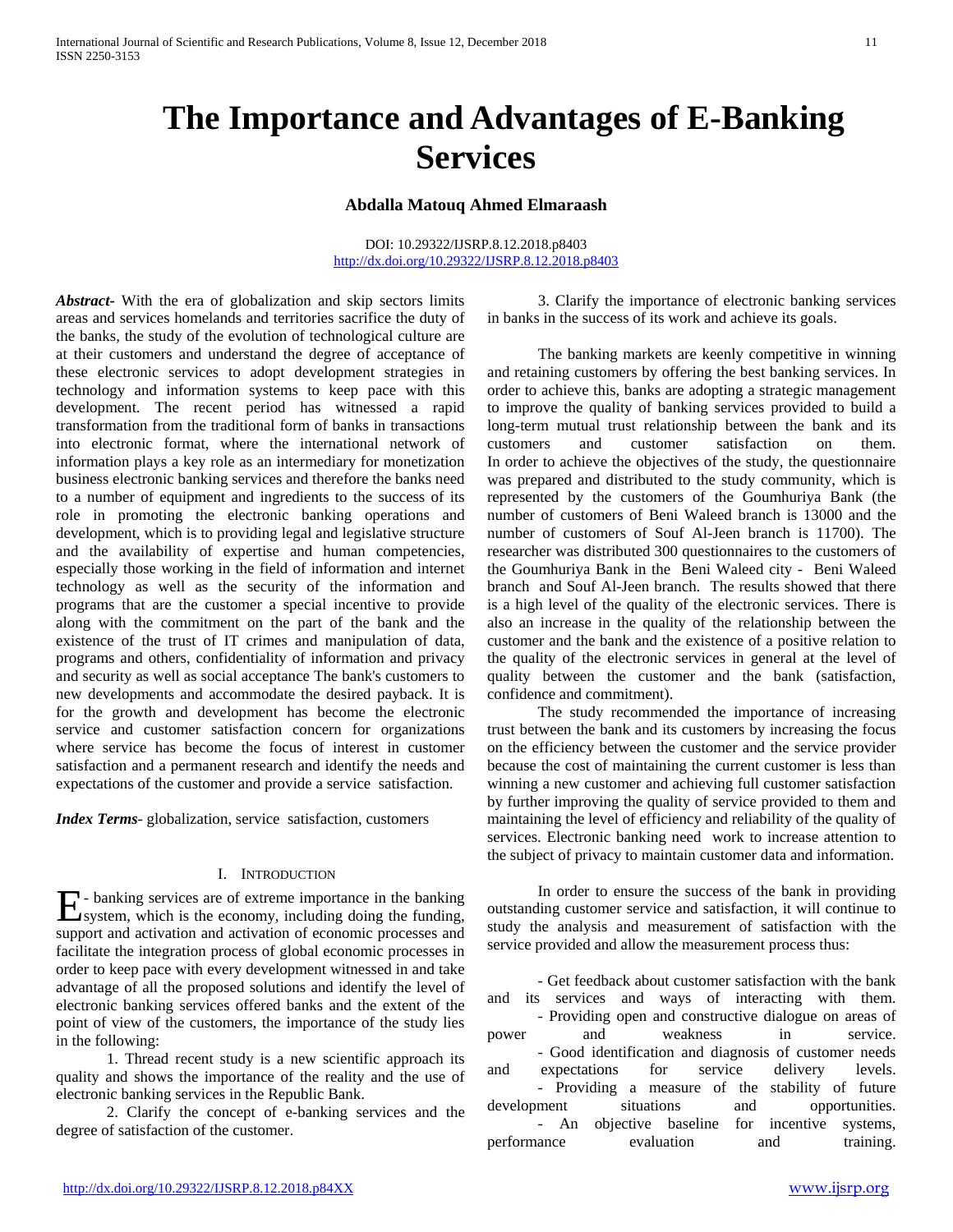(Monin (J) La certification qualite dens les services, 2011, AFNOR)

 The Bank examines customer satisfaction based on the following dimensions of reliability, responsiveness, safety, empathy, concrete, and depends on several methods to measure customer satisfaction including:

 - Surveys (questionnaire) is one of the most used sources in order to obtain opinions, preferences, trends and levels of customer satisfaction from the service and can be applied either by mail, telephone, or personal interview to a number of clients representing the studied community.

 - Customer complaints and criticism: These are important sources, which depend on customer satisfaction The more the number of criticisms provided by the service is a sign of customer dissatisfaction, and therefore the bank to analyze complaints in order to identify weaknesses in services and work on the treatment according to the expectations of customers.

 - Letters of thanks and appreciation: which in turn reflect the level of customer satisfaction and appreciation in the service from sources of competitive advantage and focus in advertising campaigns.

 - Monitoring the behavior of customers: that by observing the behavior and behavior of customers during or after access to the service can be valuable information on their preferences.

 The world today live in an era called the phase information age, and now some call it named the era of knowledge where the attributes and features of this era and its mechanisms and standards radically different from all of the above, therefore imposes all of the commentary, the need for taking concepts and new mechanisms and renewable. He was the most dangerous raised this era the emergence of competition basic fact determines the success or institutions failed, including the banks, hence banking institution in a position to become bound by the hard work and continued to gain competitive advantages for the possibility of improving its position in the market or even maintain them in the face of competing pressures, the electronic banking services are considered an element governor in the conditions of competition acute between the various banks where the style quality electronic services that would enable banks to gain a competitive edge to survive and continue in light of the changing environment resulting from renewed economic climate conditions. Importance of research is reflected largely the relationship between the bank and the customer, which is seeking banks to gain access to the client's satisfaction and do more for it, and they say that customer satisfaction is the ultimate goal of business organizations can not be attained only by providing the best services, which must carry the value to the customer compared to the amount paid by the criticism and dissatisfaction condition for the survival of the enterprise activity. Electronic banking service is a modern concepts that urges organizations and financial institutions, especially banks to consider customers as partners and build with them a long-term intimate relationships and keep their old customers by providing excellent services to them, as many of the services the success depends on the creation-based customer and sustain relationships or interact with customers in such a way

to appease them and especially those who use the service by repeating the length of time, and here I have to the service provider that the steps to build confidence and achieve customer satisfaction, and here I had to banks or were necessary urgent for banks to keep pace with the tremendous development in the world of the internet, which has become a pillar every individual and society, institution or organization.

# *Interaction between satisfaction and quality*

 The current development of ISO standards drives quality managers in institutions to integrate customer satisfaction into their work environment, which can display some of the necessary elements that allow:

 1. Setting the measurement of customer satisfaction within the operations of the institution, especially its relationship to quality.

 2. Develop a work plan in order to make it more effective.

 The chronology of the relationship between the client and the organization can be clarified in four stages: 1. At the beginning: the future client has expectations, and thanks to the process of listening to the client can the institution to convert these expectations to the desired quality can be illustrated as follows:

Based on the questions of the study identified, the following hypotheses can be formulated:

# **The first main hypothesis:**

 There is statistically significant relationship between the quality of electronic services according to the following dimensions: Website - Interaction - Reliability - Privacy - Security - Responsiveness - Efficiency - Empathy and satisfaction.

## **The second main hypothesis:**

 There is statistically significant relationship between the quality of electronic services according to the following dimensions: Website - Interaction - Reliability - Privacy - Security - Responsiveness - Efficiency - Empathy and commitment.

## **The third main hypothesis:**

 There is statistically significant relationship between the quality of electronic services according to the following dimensions: Website - Interaction - Reliability - Privacy - Security - Responsiveness - Efficiency - Empathy and confidence.

#### II. THE SUB-HYPOTHESES

## **The first sub-hypothesis:**

 There is a low level of quality of electronic services according to the following dimensions: Website - Interaction - Reliability - Privacy - Security - Responsiveness - Efficiency - Empathy in the Goumhuriyya Bank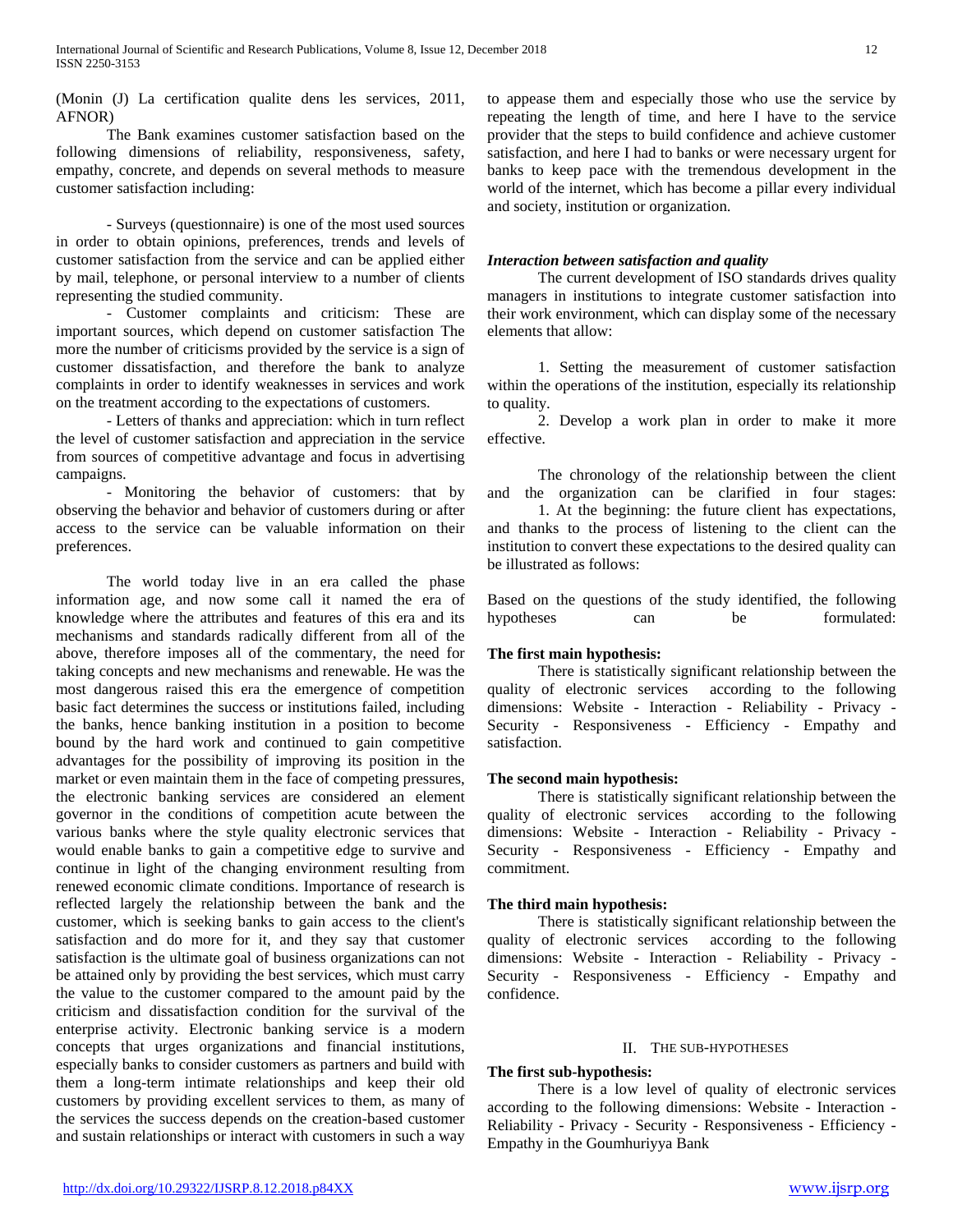#### **The second sub-hypothesis:**

 There is a low level of satisfaction, commitment and confidence for customers of the Goumhuriyya Bank.

*Environment, Society and Study Sample* 1 - **Study Environment**: The study environment is in the branches of the Goumhuriya Bank in Bani Waleed and Souf Al-Jeen (Bani Waleed branch and Souf Al-Jeen branch).

 2 - **Community of the study**: The study community is represented in the customers of branches of the Goumhuriya Bank in Beni Waleed in Libya

 **Sample of the study** - Because of the difficulty of communication with all respondents of the community, therefore was selected a random sample of class customers of the branches of the Goumhuriya Bank in Beni Waleed in Libya. In order to have the appropriate size of the sample then it was used the following law of determination sample size (Tashotush, 2001, p. 85).

$$
n = \frac{Np(1-p)Z^{2}(1-\frac{\alpha}{2})}{(N-1)B^{2} + P(1-P)Z^{2}(1-\frac{\alpha}{2})}
$$

 Where n represents the size of the sample and N represents the size of the community and B represents the amount of error that can be tolerated and P represents the

assumed ratio  $Z_{(1-\frac{\alpha}{2})}$ and the tabular value of the normal distribution table and the meaning level.

Assuming that  $B = 0.05$ ,  $P = 0.5$  to make the sample size as large as possible and at the meaning level  $\alpha = 0.05$ , we find

that  $Z_{(1-\frac{\alpha}{2})} = Z_{(0.975)} = 1.96$ , and then determine the size of the sample as follows:

$$
n = \frac{Np(1-p)Z^{2}(1-\frac{\alpha}{2})}{(N-1)B^{2} + P(1-P)Z^{2}(\frac{\alpha}{1-\frac{\alpha}{2}})} = \frac{24700 \times 0.5 \times 0.5 \times (1.96)^{2}}{24699 \times (0.05)^{2} + 0.5 \times 0.5 \times (1.96)^{2}} = \frac{23721.88}{62.7079} = 378
$$

 Using the proportional distribution method in the following random sample, the sample size was distributed to the bank branches using the following law (Tashtotush, 2001, p. 116):

$$
n_i = n \times \frac{N_i}{N}
$$

Where  $n_i$  represents the size of the sample taken from class i (section i) and  $N_i$  represents the size of the class I (section I) and N denotes the size of the community.

#### III. RECOMMENDATIONS

 The study reached a number of conclusions, the most important are as follows:

 1. There is a rise in the quality of e-services. - There is a high level of quality of electronic services according to the dimension of the website.

- There is an increase in the level of quality of electronic services according to the dimension of the interaction.

- There is a high level of quality of electronic services according to the dimension of the reliability.

- There is a rise in the quality of electronic services according to the dimension of the privacy.

- There is a rise in the quality of electronic services according to the dimension of the security.

- There is an increase in the level of quality of electronic services according to the dimension of the responsiveness.

- There is an increase in the level of quality of electronic services according to the dimension of the efficiency.

- There is a rise in the quality of e-services according to the dimension of the empathy.

2 - There is an increase in the quality of the relationship between the customer and the bank as:

- There is a high level of customer satisfaction.

- There is a high level of confidence.
- There is a high level of commitment.

 3 - There is a positive relation between the level of the quality of the electronic services in general and the level of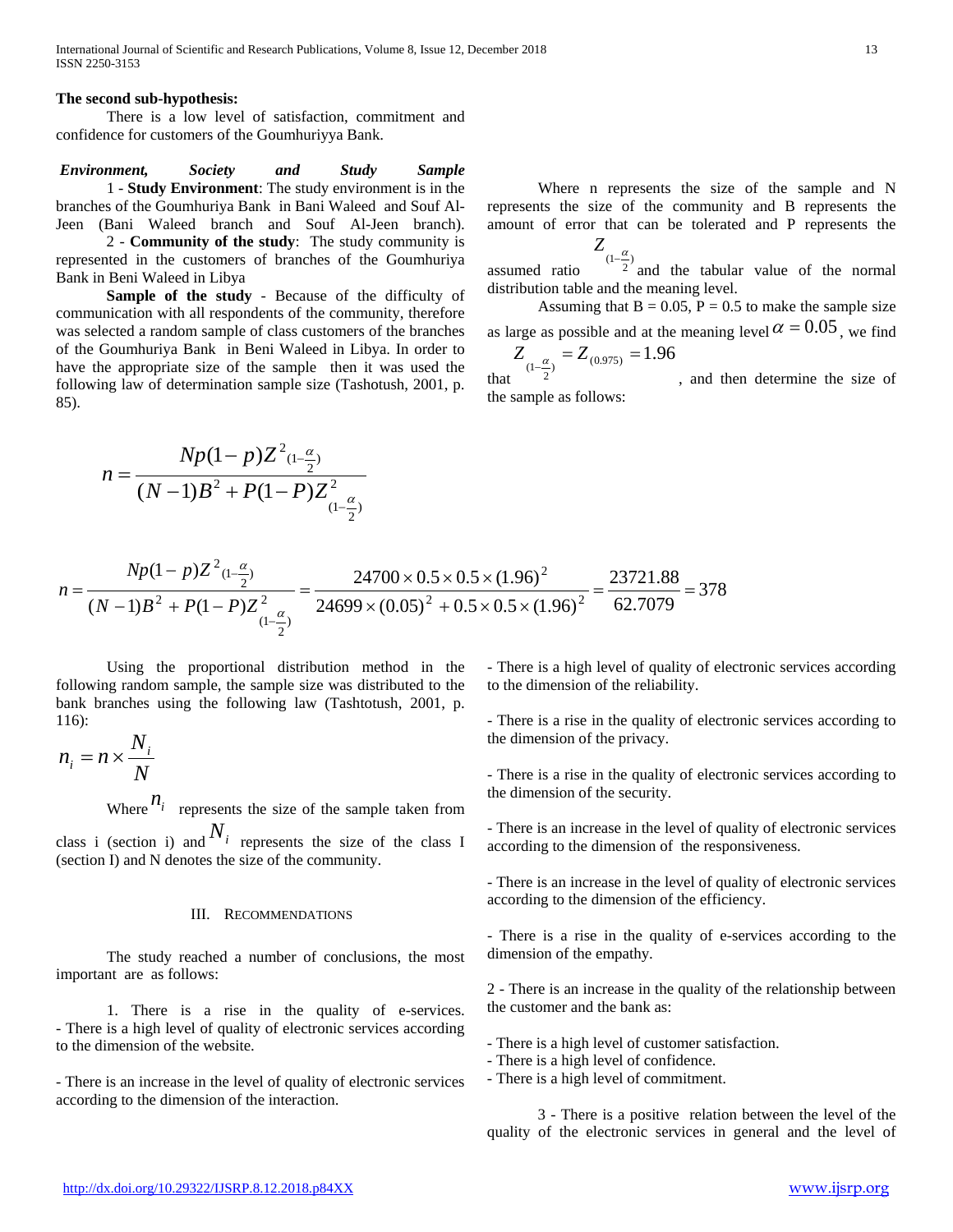quality of the relationship between the customer and the bank (satisfaction, confidence and commitment) as 84.27% of the change in the quality of the relationship between the customer and the bank (satisfaction, confidence and commitment) is due to the change in the quality of electronic services in general if the level of quality of the relationship between the customer and the bank (satisfaction, confidence and commitment) is only affected by the quality of the electronic services in general. whereas :

 - There is a positive relationship between the level of the quality of the electronic services and the level of the satisfaction, as 79.74% of the change in the level of the satisfaction is due to the change in the quality of e-services if the level of the satisfaction is affected only by the level of the quality of the electronic services.

 - There is a positive relationship between the level of the quality of the electronic services and the level of the confidence, as 72.93% of the change in the level of the confidence is due to the change in the quality of e-services if the level of the confidence is affected only by the level of the quality of the electronic services

 - There is a positive relationship between the level of the quality of the electronic services and the level of the commitment, as 76.39% of the change in the level of the commitment is due to the change in the quality of e-services if the level of the commitment is affected only by the level of the quality of the electronic services

## *IV.*

#### DATA COLLECTION TOOL

 The researcher relied on the questionnaire to obtain the data that helps him to test the hypotheses of the subject of the study, where he designed a questionnaire form. In order to verify the validity of the questionnaire, the validity method of the content was used in the form of the validity of the arbitrators. The questionnaire form was presented in its initial form to the supervisor of the thesis, who gave his comments on the questionnaire and the scale used. The questionnaire was also presented to a selection of specialists in management science. After the opinions and observations of all these specialists were collected on the sections of the questionnaire, the necessary amendments were made either by deleting or adding in the paragraphs until the picture that was prepared for the application was reached. It comprises three main sets of questions:

 Group I: It includes 6 personal questions, including gender, scientific qualification, age and period of dealing with the bank, experience and career.

 Group II: It includes 40 statements about the levels of dimensions of the electronic services in the bank under study divided into these statements, as follows:

 1. Six statements about the level of the electronic services quality according to the dimension of the website.

 2. Five statements about the level of the electronic services quality according to the dimension of the interaction.

 3. Five statements about the level of the electronic services quality according to the dimension of the reliability.

 4. Five statements about the level of the electronic services quality according to the dimension of the privacy

 5. Five statements about the level of the electronic services quality according to the dimension of the security.

 6. Five statements about the level of the electronic services quality according to the dimension of the responsiveness.

 7. Seven statements on the level of quality of electronic services according to the extent of efficiency.

 8. Eight statements about the level of the electronic services quality according to the dimension of the empathy. Group III: It includes 21 statements about the level of the quality of the relationship between the customer and the bank under study divided into these statements, as follows:

 1. Nine statements about the level of customer satisfaction.

2. Six statements about the level of confidence.

3. Six statements about the level of commitment.

 After the arbitration process, the researcher distributed 300 questionnaire forms to those selected from the clients of the branches of the Goumhuriya Bank of the Republic in Beni Waleedd in Libya as in Table (4.3). After a period of time, a questionnaire form was obtained for lack of response. Table (4.3) shows the number of distributed and retrieved questionnaire forms and the percentage retrieved from each branch and from all branches.

#### V. CONCLUSION

 The study reached a number of conclusions, the most important are as follows:

1. There is a rise in the quality of e-services. - There is a high level of quality of electronic services according to the dimension of the website.

- There is an increase in the level of quality of electronic services according to the dimension of the interaction.

- There is a high level of quality of electronic services according to the dimension of the reliability.

- There is a rise in the quality of electronic services according to the dimension of the privacy.

- There is a rise in the quality of electronic services according to the dimension of the security.

- There is an increase in the level of quality of electronic services according to the dimension of the responsiveness.

- There is an increase in the level of quality of electronic services according to the dimension of the efficiency.

- There is a rise in the quality of e-services according to the dimension of the empathy.

2 - There is an increase in the quality of the relationship between the customer and the bank as:

- There is a high level of customer satisfaction.

- There is a high level of confidence.

- There is a high level of commitment.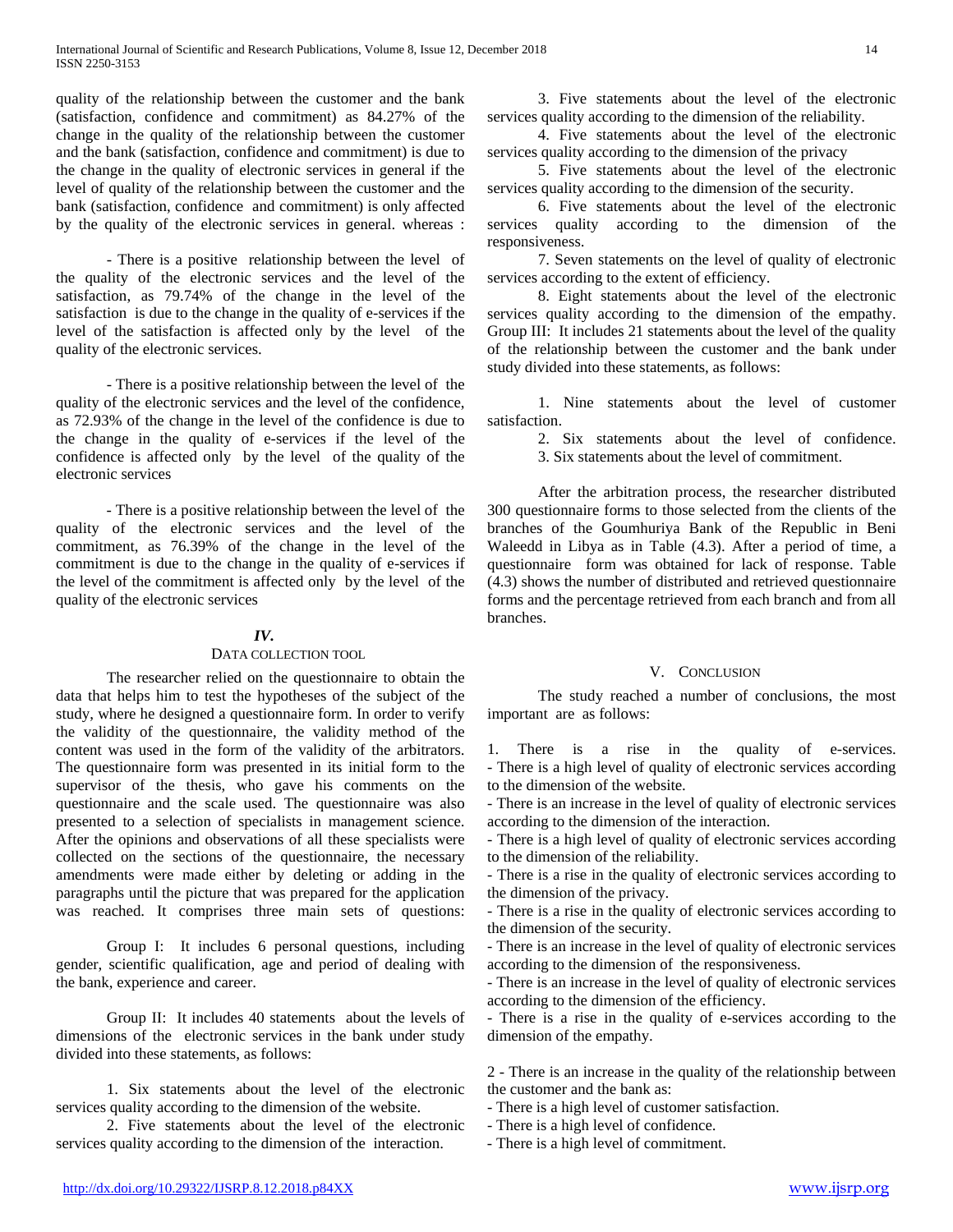3 - There is a positive relation between the level of the quality of the electronic services in general and the level of quality of the relationship between the customer and the bank (satisfaction, confidence and commitment) as 84.27% of the change in the quality of the relationship between the customer and the bank (satisfaction, confidence and commitment) is due to the change in the quality of electronic services in general if the level of quality of the relationship between the customer and the bank (satisfaction, confidence and commitment) is only affected by the quality of the electronic services in general. whereas :

- There is a positive relationship between the level of the quality of the electronic services and the level of the satisfaction, as 79.74% of the change in the level of the satisfaction is due to the change in the quality of e-services if the level of the satisfaction is affected only by the level of the quality of the electronic services.

- There is a positive relationship between the level of the quality of the electronic services and the level of the confidence, as 72.93% of the change in the level of the confidence is due to the change in the quality of e-services if the level of the confidence is affected only by the level of the quality of the electronic services

- There is a positive relationship between the level of the quality of the electronic services and the level of the commitment, as 76.39% of the change in the level of the commitment is due to the change in the quality of e-services if the level of the commitment is affected only by the level of the quality of the electronic services

## RECOMMENDATIONS

The researcher recommends the following:

 1 - Emphasize the importance of the efforts exerted by the bank's management in improving the quality of banking service, especially electronic service.

 2 - The researcher recommends the management of the bank to increase the dissemination of the culture of electronic banking services among its customers and to indicate its importance and advantages in the speed of completion of transactions and meet their wishes.

 3 - Interest in improving the quality of services provided to customers in order to be able to compete in the future and the services provided by the level of ambition by knowing the views of customers around.

 4 - The bank's management should pay great attention to customer satisfaction by selecting skilled employees to provide service and gain customer satisfaction, either by introducing them or designing a training program for them to provide them with the skills required to provide the services.

 5 - The results show that the level of reliability and reliability of the quality of electronic banking services of the bank is high, so the researcher recommends the need to maintain this high level.

 6 - The bank's administration should increase the interest in how to facilitate the work procedures, reduce the time of service delivery and increase the customer's response by motivating the employees and giving them the required empowerment to perform their work with quality. The deal should be based on partnership and employees should try to obtain information, suggestions and problems of customers.

 7 - In order to achieve customer loyalty, the researcher recommends that the bank's management maintain and maintain the existing customers by increasing the focus on efficiency between the customer and the service provider because the cost of maintaining the current customer is less than winning a new customer and maintaining it for a longer period through which the customer's sense of loyalty towards the bank is increased, promoting it and winning new customers.

 8 - Work to increase the creation of an atmosphere of confidence and confidence in his apartment with customers.

 9 - The bank should increase the interest in the subject of privacy to maintain customer data and information.

 10 - The researcher recommends the bank to pay attention to achieving commitment to its customers, based on a policy to seek to provide full and new banking services that allow the adoption of all operations provided by the customer.

# *The statistical methods used in the description and analysis of data*

*1. Test Kronbach Alpha* ( $\alpha$ ) of the truth and stability (Bayati, *2005, p. 49)* The Kronbach Alpha test is a test that shows the reliability of the responses of the sample items to the measured questionnaire terms on a single scale where the larger alpha coefficient values are greater than 0.60 indicating the reliability of the sample responses.

2. Relative distribution (Palm, 2002, p. 158): The relative distribution method is used to describe the nature of the responses of the sample items to a given question. If the scale used is a five-point scale, the description is as follows: A - If the percentage of answers to the sample items is high in (strongly disagree), it indicates that the degree of approval is very low.

B - If the percentage of answers to the sample items is high in (disagree), it indicates that the degree of approval is low. C - If the percentage of answers to the sample items are high in (neutral), it indicates that the degree of approval is medium.If the percentage of answers to the sample items is high in (OK), it indicates that the degree of approval is high. D- If the percentage of answers to the sample items are high in (strongly agree), it indicates that the degree of approval is very high.

This method is therefore used to describe the answers of the sample of the study sample on each of the questionnaire statements.

**3. Wilcox on-test (Ashour, 1995, p. 29)** The Wilcox on test is used to test the statistical hypotheses related to the average of the study population. If the sample data is descriptive and can be ordered or quantified and does not follow normal distribution, this test is used to test the degree of approval of each questionnaire statement.

**4. Z test around the average (Baldawi, 997, p. 332)** The Z test is used around the mean to test the statistical hypotheses related to the average population if the sample data is